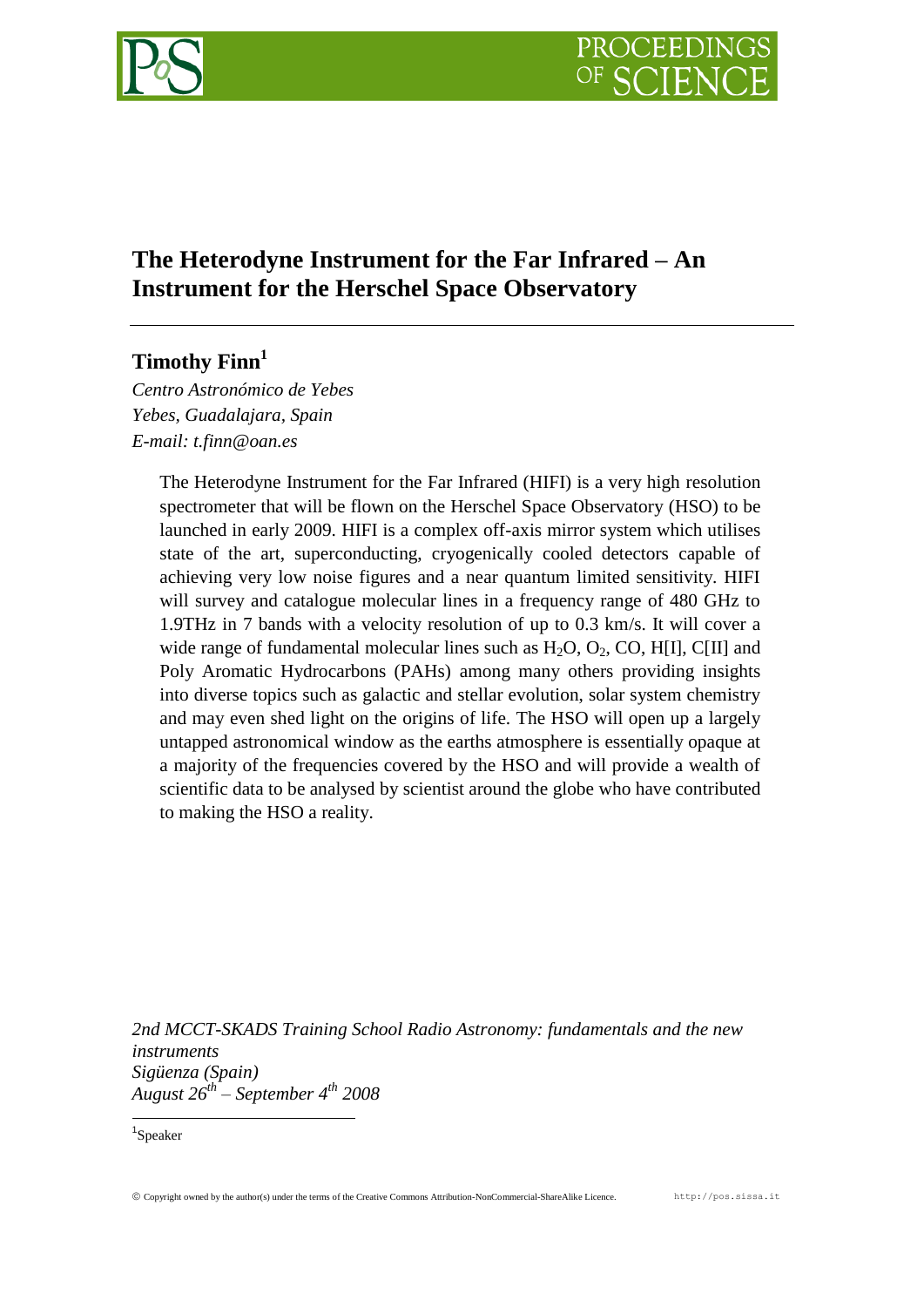## **1. Introduction**

The Herschel Space Observatory is a space based FIR/mm wave telescope that was originally proposed in 1982 by a consortium of European Scientist and was originally called FIRST (The Far-Infrared Space Telescope), but the name was changed in 2000 to honour William Herschel the discoverer of IR radiation. Although previous space based instruments have been launched with an overlapping frequency range (e.g ISO, Spitzer, SWAS) and FIR/mm wave ground based telescopes exist (e.g JCMT, CSO, SMA) none provide the complete frequency range coverage of Herschel and its stable observing environment. It is officially part of the ESA Horizon 2000 program of cornerstone missions that will address fundamental extraterrestrial issues both within the solar system (e.g Bepicolombo, SOHO, Cluster) and further afield (e.g LISA, GAIA, XMM Newton). The Herschel Space observatory is the first of a new generation of large aperture telescopes that will allow astronomers to observe with greater sensitivity and resolution than ever before. Table 1 below outlines the main characteristics of Herschel and displays the final polished Herschel mirror at ESTEC and an artist impression of the HSO.

| <b>Dimensions</b>                 | $7.5$ m x 4 m x 4 m                                                                         |  |
|-----------------------------------|---------------------------------------------------------------------------------------------|--|
| Weight                            | 3300 kg                                                                                     |  |
| <b>Primary Mirror</b><br>Diameter | 3500 mm                                                                                     |  |
| <b>Frequency Range</b>            | $480$ GHz $-5$ THz                                                                          |  |
| <b>Angular Resolution</b>         | $11" - 45"$                                                                                 |  |
| Superfluid He Lifetime            | 3 years (2370 Litres)                                                                       |  |
| <b>Operating Temperature</b>      | 80 K (Telescope), 30 &<br>60 K (Intermediate<br>Stages), 1.7K (HIFI),<br>300mK (PACS/SPIRE) |  |
| Launch                            | March 2009 (Ariane 5<br>Joint Launch)                                                       |  |
| Orbit                             | Lagrange Point 2                                                                            |  |
| Instruments                       | 3 (PACS, HIFI,<br>SPIRE)                                                                    |  |

**Table 1 : The prime charcteristics of the HSO**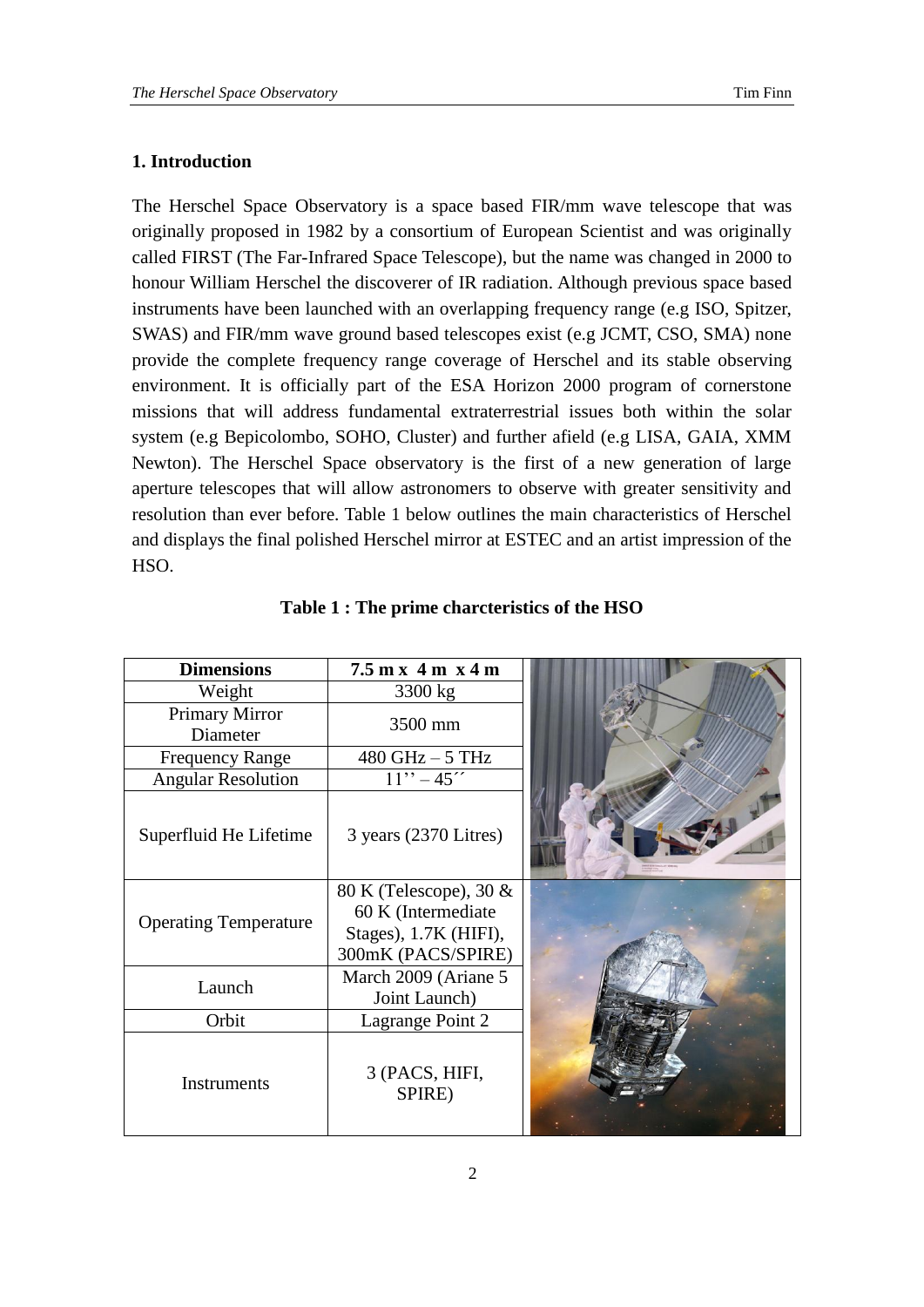### **2. Sciencentific Objectives**

The rational behind Herschel lies in the poor visibility available at sub-mm and infrared wavelenghts from the earth´s surface. Even at high, dry altitudes such as the Atacama desert or Mauna Kea where water vapour content is lower than at sea level astronomers are limited to observing in limited atmospheric windows. Even with these windows they are still subject to atmospheric turbulence and IR contamination from the 300K earth. Thus a space based observatory was proposed which will orbit at the L2 point, one of the five sun earth two body system points. Like all Lagrange points it is not entirely stable and thus must follow a corrective Liassajous orbit around this point which will still require course readjustments every 23 days which permits the HSO to remain in the shadow of the earth thus protecting it from the detrimental effects of the majority of the suns radiation. Figure 1 below shows the atmospheric transmission as measured at Chajnantor, Chile for a variety of prevailing water vapour levels.



**Figure 1 : Zenith atmospheric transmission at Chajnantor**

Herschel has many scientific objectives the majority of which are centered on the key science projects. These have been determined by the Principal Investigators of the three instruments on board plus the scientific committee of Herschel and broadly speaking consist of:

- Observations of the cold universe (approximately  $10 K 100K$ ) as it contains a large proportion of young star forming galaxies which are obscured by dust envelopes
- Observations of red-shifted radiation (Cosmology) to trace the evolution of global star formation following on from Hubble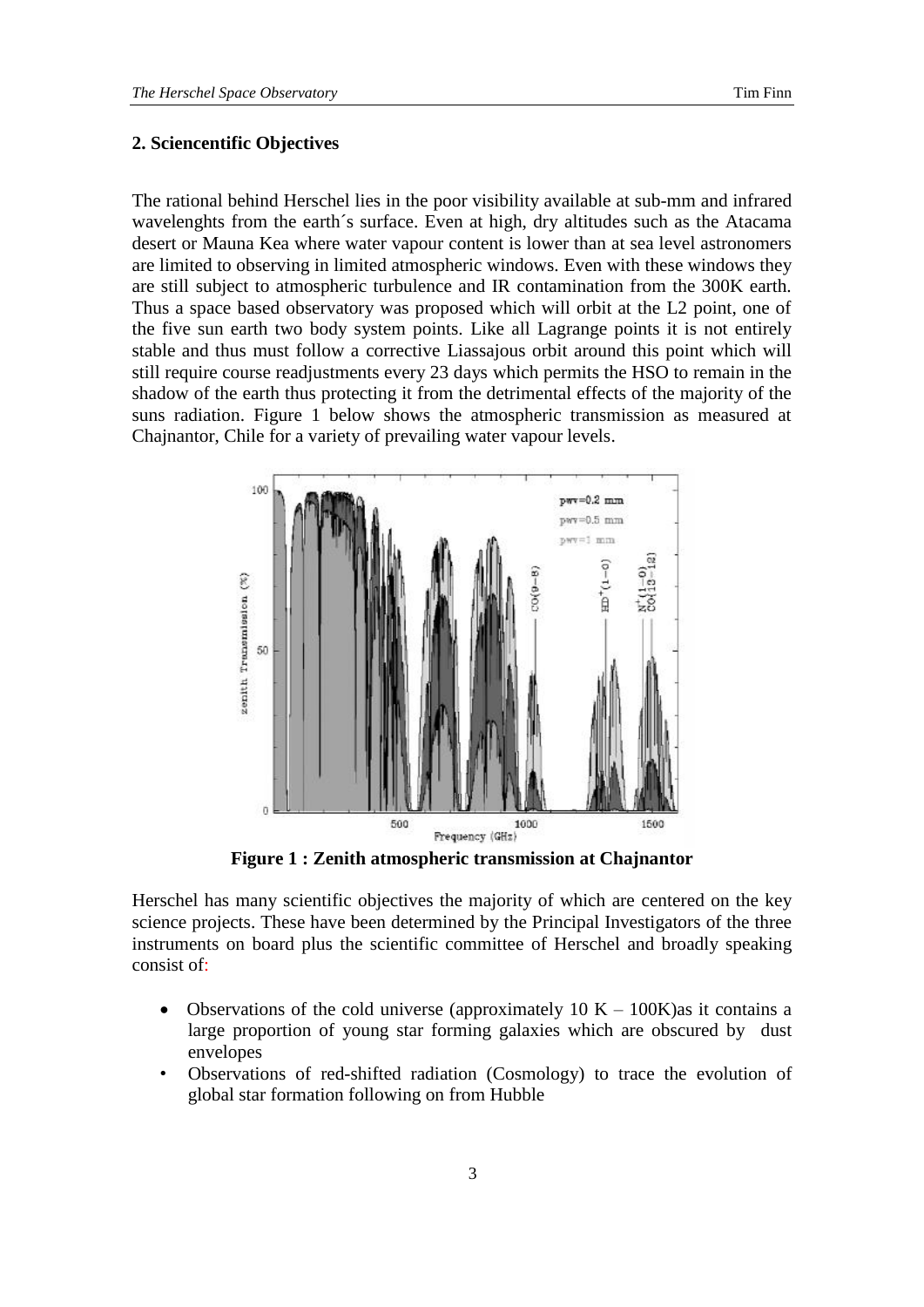- Deep extragalactic broadband photometric surveys to investigate the formation and evolution of galaxy bulges and elliptical galaxies in the first third of the present age of the Universe
- Observe the brightest cooling lines of interstellar gas (e.g CO,  $H_2(0)$ ) to give important information on the physical processes in galaxies
- Studies of the physics and chemistry of the ISM
- Observe the stellar/interstellar lifecycle
- High-resolution spectroscopy of comets and the atmospheres of the cool outer planets and their satellites.

The three instruments on-board have been designed specifically to maximize the scientific return centered on the Key Program topics. In order to realize the full potential of Herschel a comprehensive technology development campaign has been undertaken to provide state of the art detection and unparalleled sensitivity. Technological challenges met include a low volume, low consumption solid state Local Oscillator (LO) that provides full frequency coverage from 480 GHz up to 2 THz and Superconducting-Insulator-Superconducting (SIS)/Hot Electron Bolometers (HEB) junctions with state of the art noise temperatures.

Herschel has some overlap with previous IR space missions such as Infrared Space Observatory, Spitzer, SWAS and several ground based telescopes to aid in the identification of objects and spectral lines of interest. However given its large operating band width and its location at L2 its forward scientific planning must, in many respects, be well planned out in particular by laboratory work to identify strong spectral lines complemented by sound theoretical models to predict other astronomical objects of interest. This makes Herschel particularly challenging since it must act, to a certain extent, as its own pathfinder and refine its scientific strategy during its lifetime.

### **3. Payload**

The science module of Herschel consists of three instruments PACS (Photoetector Array Camera and Spectrometer), SPIRE (Spectral and Photometric Imaging Receiver) along side HIFI.

PACS is capable of both imaging photometry and spectrometry from  $55 - 210 \mu m$ . It can make observations in two bands simultaneously and utilises bolometer arrays which are colled to 300 mK and yield a point source sensitivity of 3-5 mJy. It will carry out deep multi-band photometric and spectal surveys.

SPIRE is an imaging photometer which operates in three bands centred at 250, 350 and 500 µm and imaging Fourier Transform Spectrometer which provides simultaneous observation of the whole band from  $194 - 672$  µm. Its detectors are hexagoanl spiderweb bolometer arrays cooled to 300 mK and which provide a sensitivity of up to 1.8 mJy.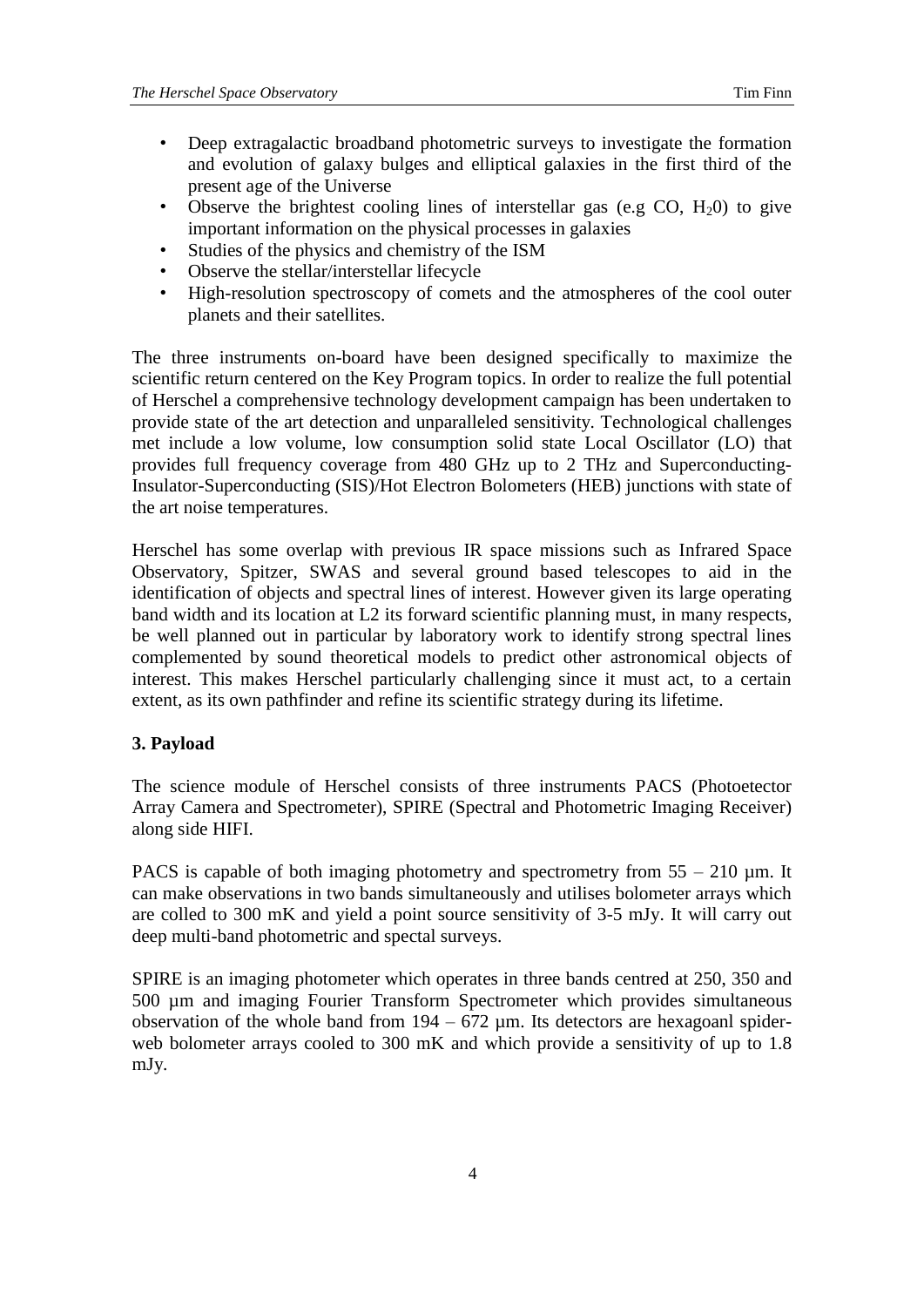#### **3.1 HIFI**

HIFI is very high resolution heterodyne spectrometer which operates in 7 bands (14 sub-bands) from 150 - 625 µm detecting the two polarisations of the incoming radiation separately. Its is capable of operating only one sub-band in one or two polarisations at a time with instantaneous bandwidth of between 2.4 and 4 GHz. Its on board detectors are superconducting devices based on SIS and HEB technologies cooled to 1.7 K and capable of near quantum noise level sensitivities (goal  $\lt$  3 hf/k). A key component of HIFI is the LO oscillator chain which allows HIFI to down convert high frequency astronomical signals down to microwave frequencies which can easily be managed by current electronics. The LO chain is fed by W band power amplifiers capable of generating up to 400 mW. These are then frequency multiplied by planar Schottky diodes to provide a frequency stable, spectrally pure LO output for the 14 bands. The LO chain is capable of delivering up to 1 mW of power at 800 GHz to the LO optics (yellow beam in figure 2).

Figure 2 below displays the optics of HIFI. The red beam is accepted from the telescope and is relayed by six Al mirrors one of which is rotatable to select bands, the calibration source or to engage beam switching on the sky, to the band splitting optics which deliver 7 beams to their respective mixer units via the diplexer which separates the two ortogonal polarisations (orange beam). A comprehensive optical analysis was undertaken to determine the efficiencies and pointing accuracies of the HIFI beams on the sky which will allow a more accurate calibration of data (goal< 10% error). After filtering and amplification the IF is further down converted to a frequency appropriate to the chosen spectrometer and each individual polarisation is delivered to the spectrometer for a particular observation. HIFI´s backend consist of two wide band spectrometers based on an acousto-optical design and with a fixed resolution of 1.1 MHz. The two high resolution spectrometers are digital auto-correlator based and capable of achieving resolutions of up to 125 kHz. This gives HIFI a potential resolving power of up to  $10^7$  and the possibility to resolve radial velocities of down to 300m/s.



**Figure 2 : The off-axis optics chain of HIFI.**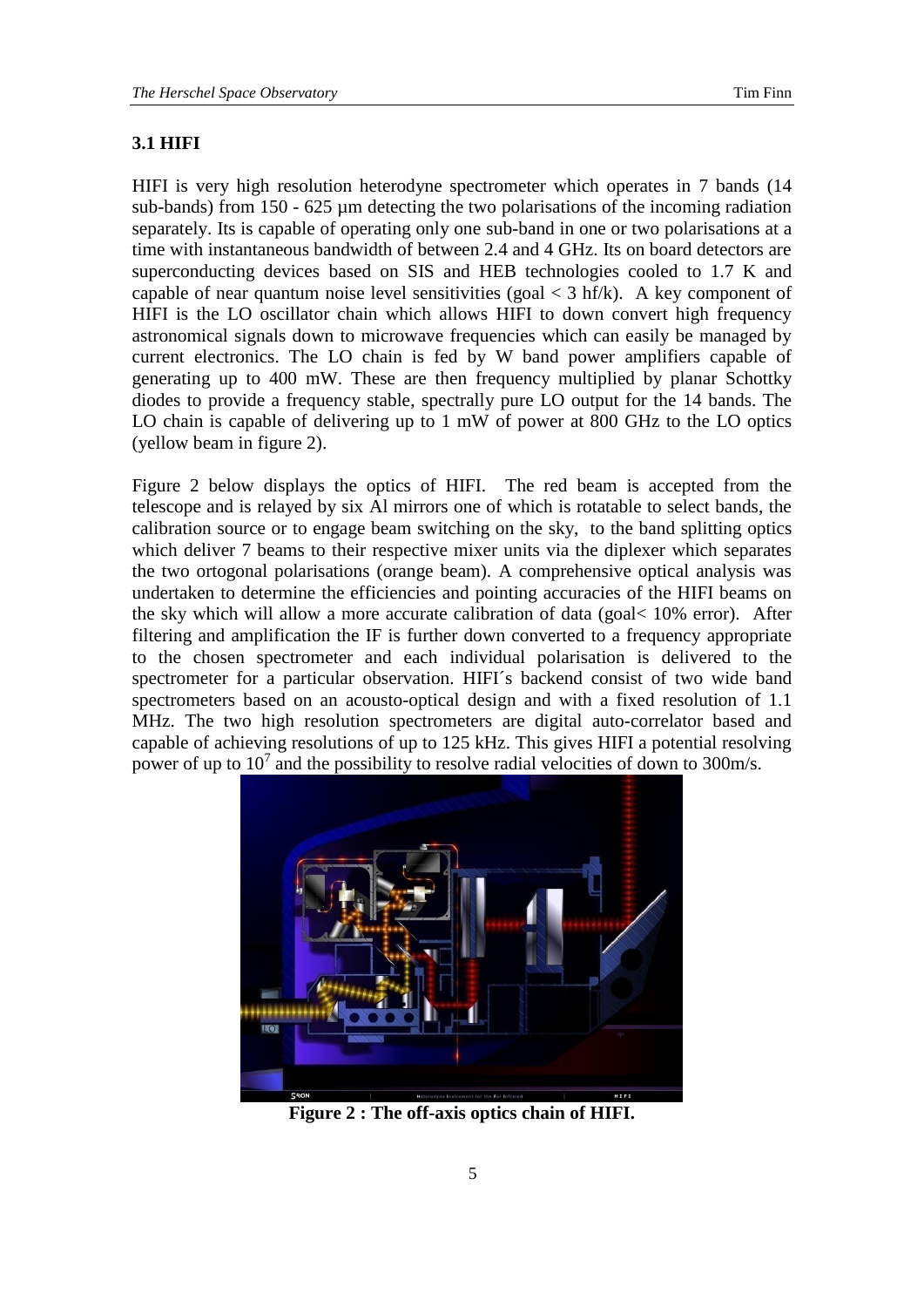#### **4. Ground Segment**

Currently all three instruments are integrated on the optical bench of Herschel and have already been fully mechanically, acoustically and shock tested at ESTEC and various other Aerospace centres in Europe. The observatory is now undergoing full vacuum and radiation testing at the Large Space Simulator where all three instruments will undergo full functional tests. Depending on the outcome of these tests the observatory will be delivered to Ariane Space, Kourou early in 2009. There it will be subjected to further testing before integration in the faring of an Ariane-5ECA launcher for a dual launch along with Plank, an observatory for probing Cosmic Microwave Background radiation polarisation anisotropies.

The journey to L2 will take approximately 2 months to complete and Herschel will adopt a Lissajous orbit and where initial science demonstrations will take place before a comprehensive observation programme which will maximise returns from its foreseen 3.5 years operating lifetime. The New Norcia ground station in Australia will be responsible for up-linking and down-linking to Herschel every day while the European Space Operation Centre (ESOC) in Darmstadt, Germany is responsible for the day-today operations management of the mission. As telemetry is received by New Norcia and in turn at ESOC it is forwarded onwards to the European Space Archiving Centre in Madrid where it is released to the general community after calibration by the Instrument Control Centres (ICC) of each individual instrument on board. Figure 3 below gives an overview of the data flow within the ground segment.



**Figure 3 : The ground segment structure of Herschel**